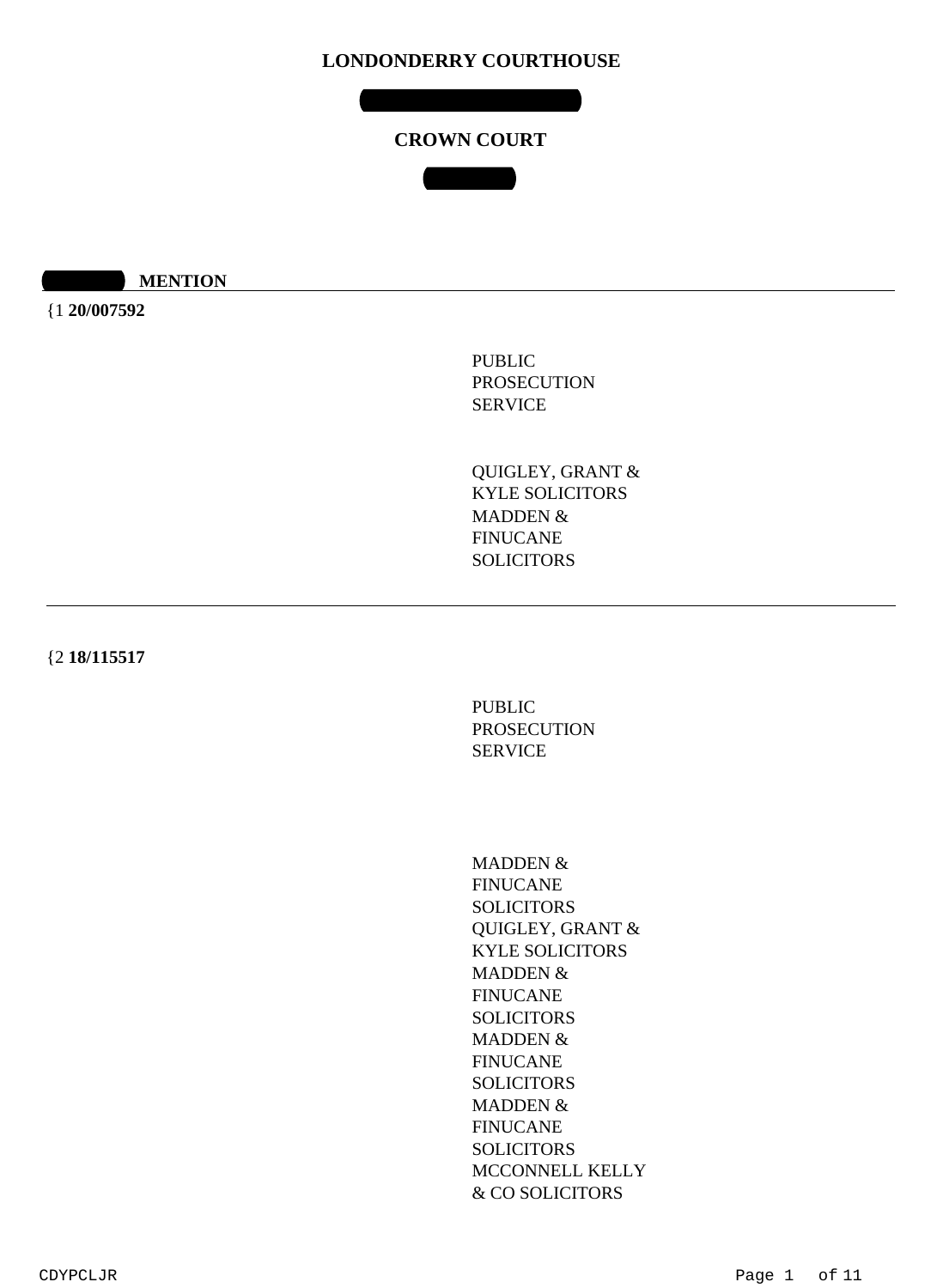MACDERMOTT, MCGURK & PARTNERS MADDEN & FINUCANE SOLICITORS

#### **10:40 ARRAIGNMENT**

{3 **20/002487**

PHOENIX LAW

{4 **20/015712**

PUBLIC PROSECUTION SERVICE

MCGEE O'KANE **SOLICITORS** 

**10:30 FOR SENTENCE** 

{5 **19/086516**

PUBLIC PROSECUTION SERVICE

FLYNN & **MCGETTRICK SOLICITORS** 

**10:30 PLEA AND SENTENCE**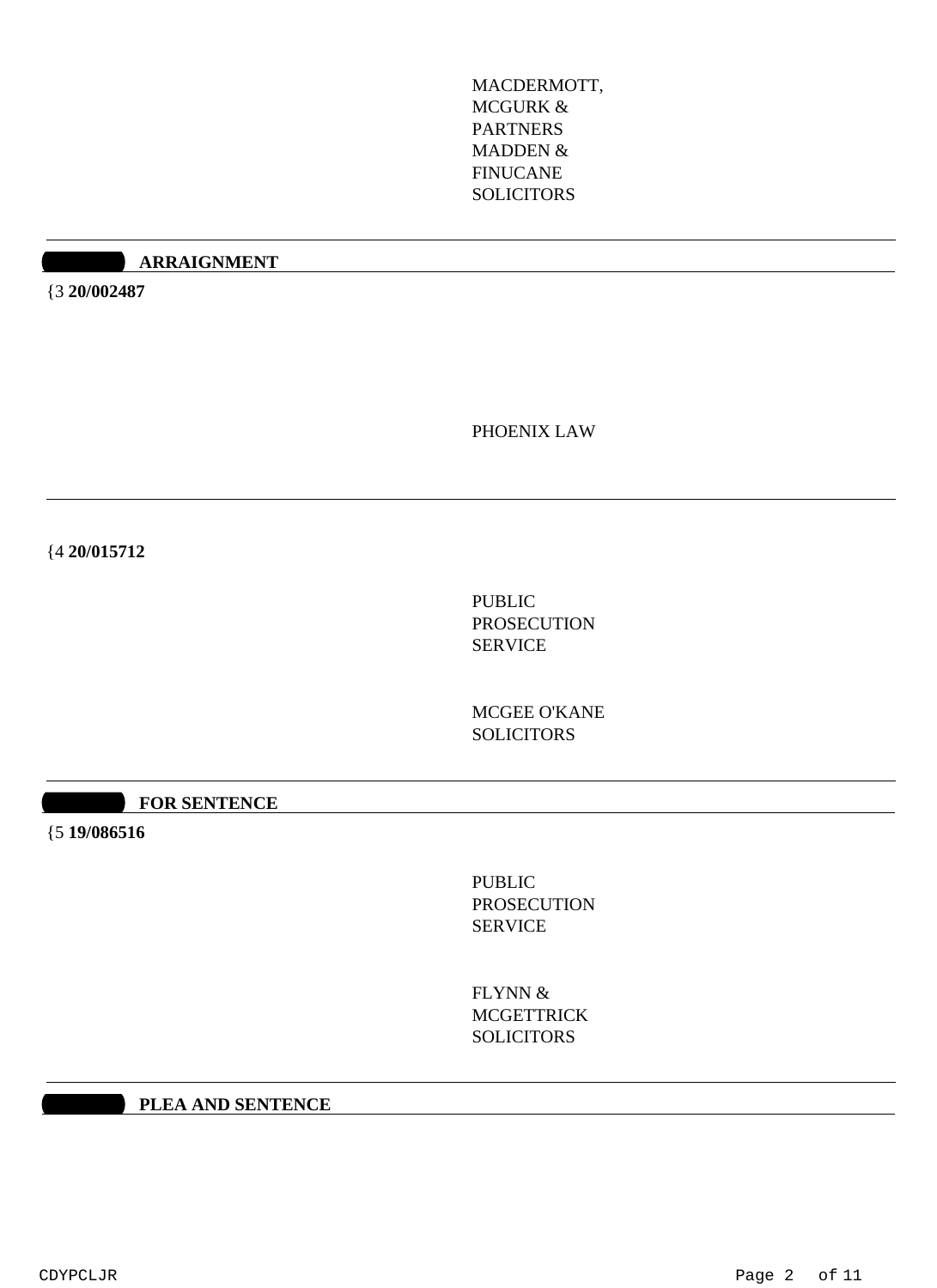PUBLIC PROSECUTION SERVICE

QUIGLEY, GRANT & KYLE SOLICITORS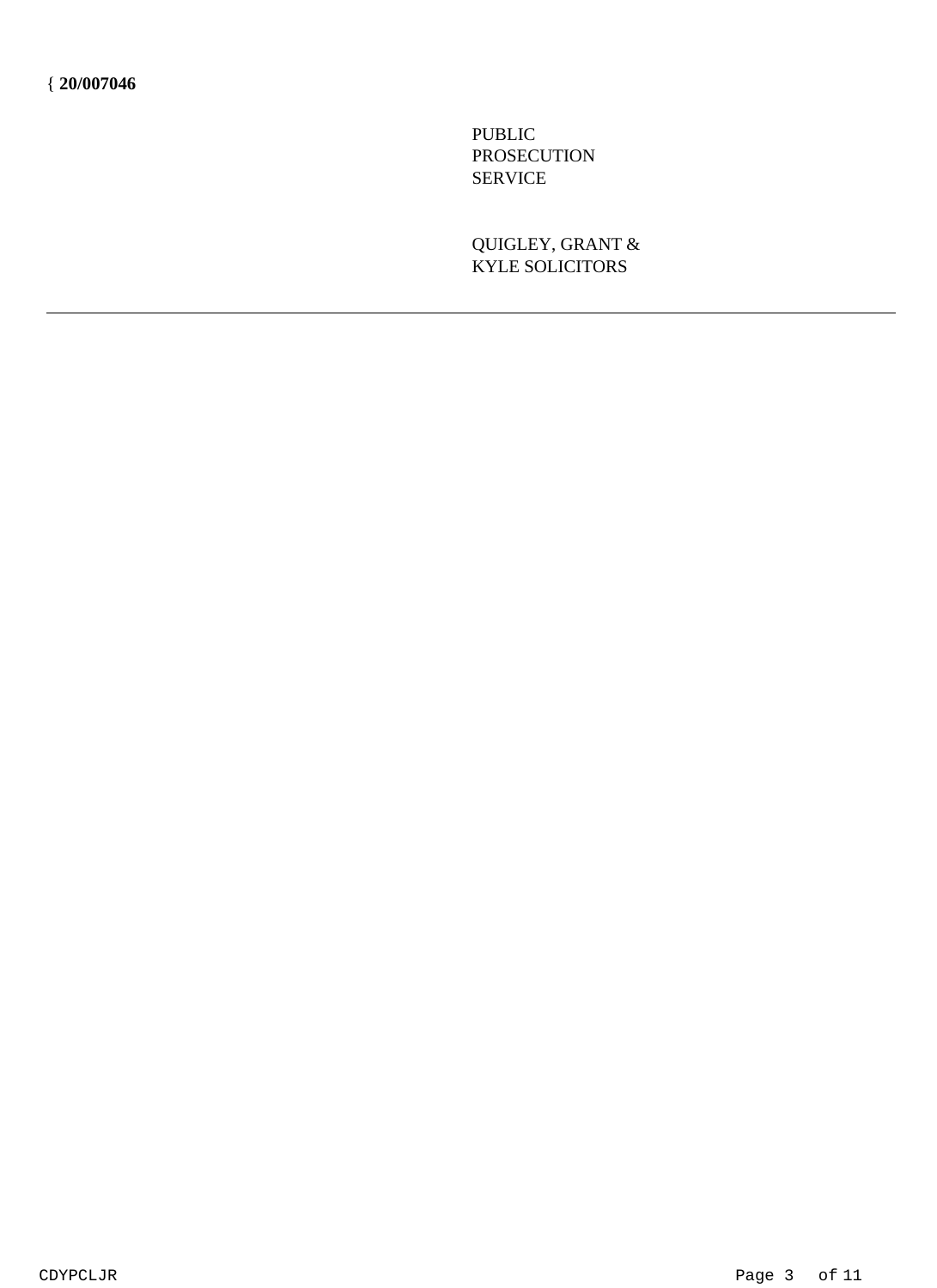**TUESDAY 21 JULY 2020**

# **CROWN COURT**

**COURT 4**

**10:30 MENTION** 

{1 **19/046885**

PUBLIC PROSECUTION SERVICE

JOHN FAHY & CO **SOLICITORS** 

{2 **19/073512**

PUBLIC PROSECUTION SERVICE

MACDERMOTT, MCGURK & PARTNERS HAMPSON & HARVEY **SOLICITORS** QUIGLEY, GRANT & KYLE SOLICITORS

#### $10$ **ARRAIGNMENT**

{3 **20/021944**

HASSON & CO **SOLICITORS**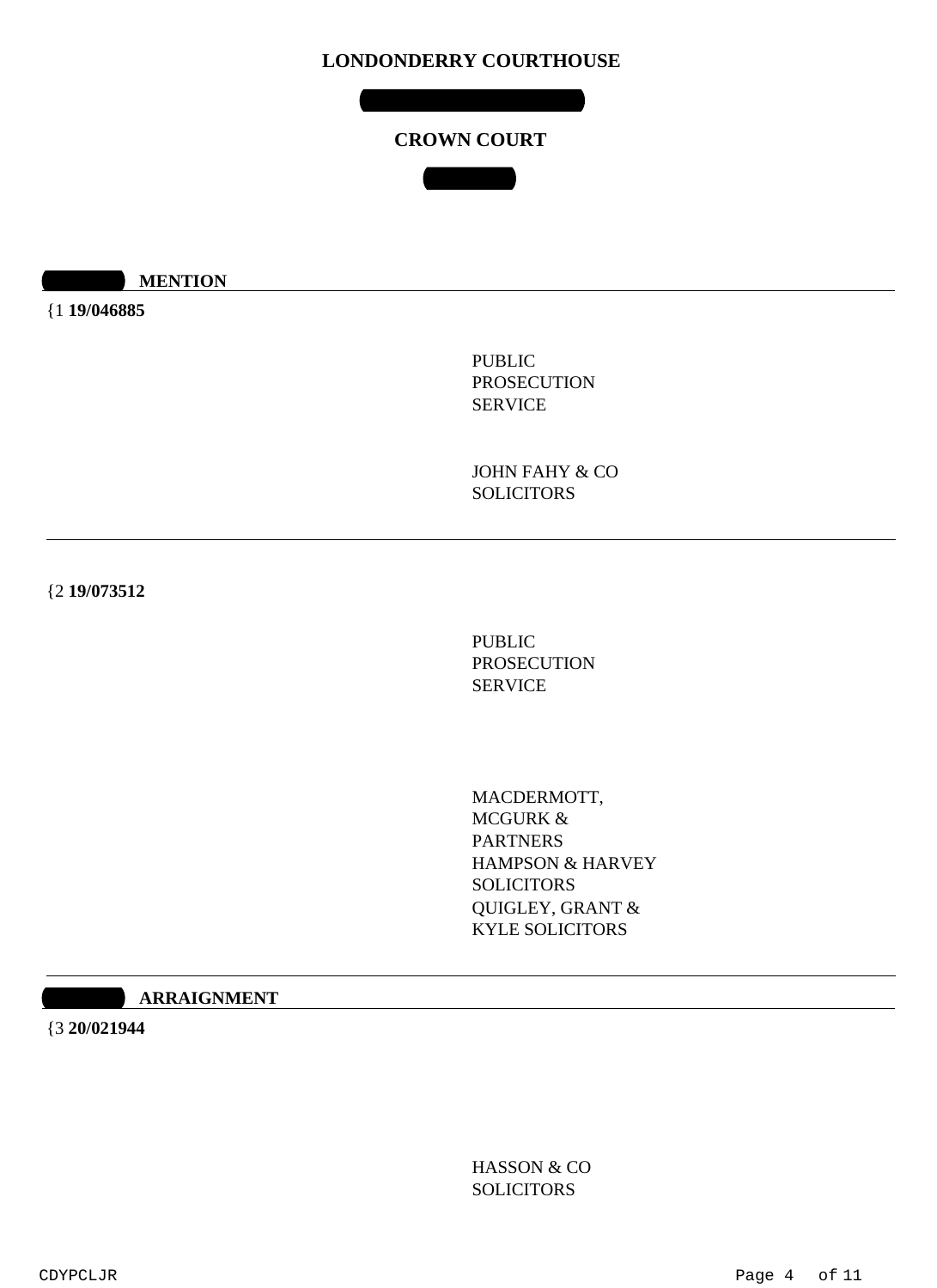${420/035016}$ 

HAMPSON & HARVEY **SOLICITORS**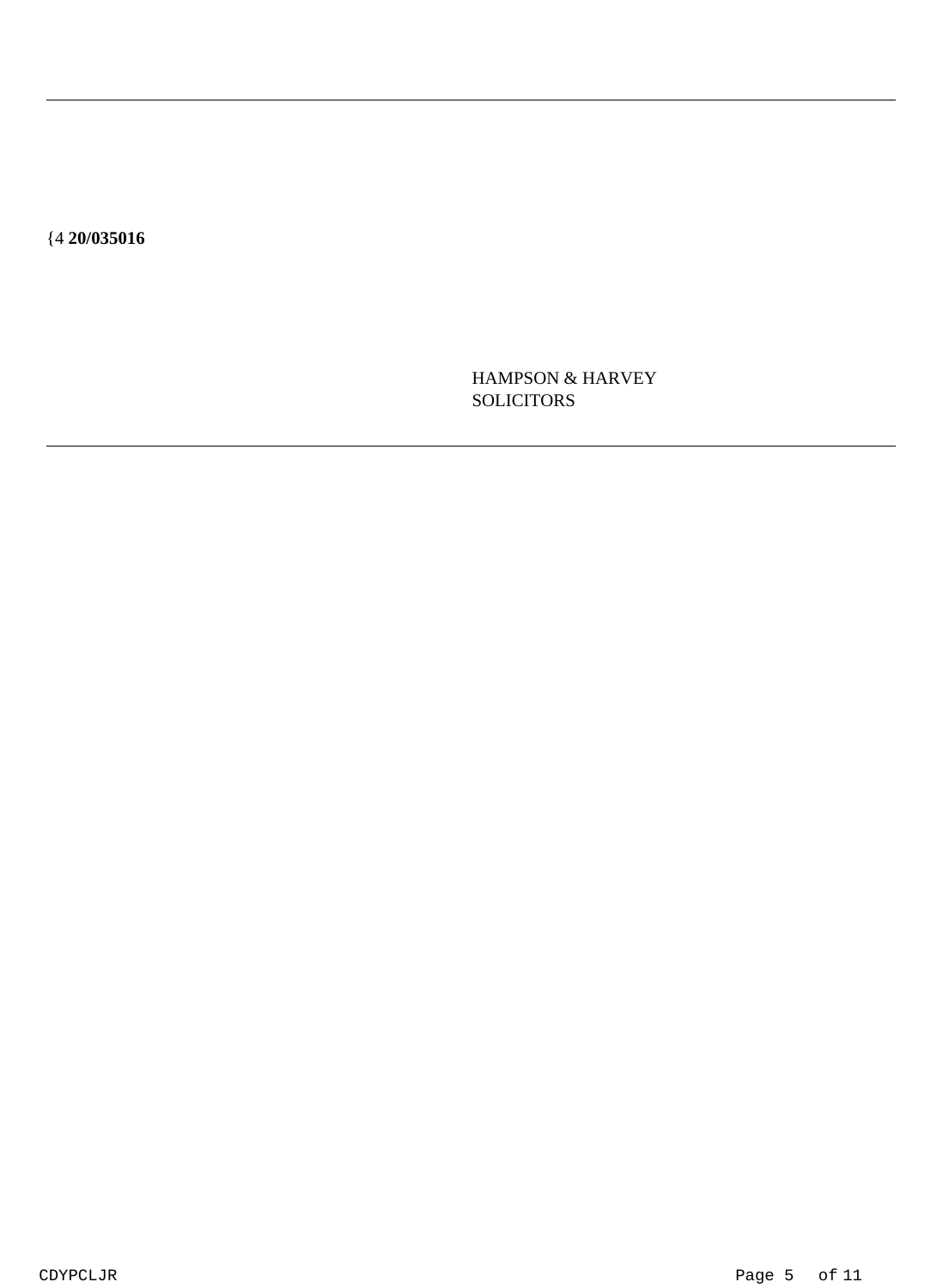**WEDNESDAY 22 JULY 2020**

# **CROWN COURT**

**COURT 4**

**10:30 MENTION** 

{1 **18/110424**

PUBLIC PROSECUTION SERVICE

BRENDAN KEARNEY & CO SOLICITORS

 $10$ **ARRAIGNMENT** 

{2 **20/009534**

QUIGLEY, GRANT & KYLE SOLICITORS

{3 **20/034718**

MACDERMOTT, MCGURK & PARTNERS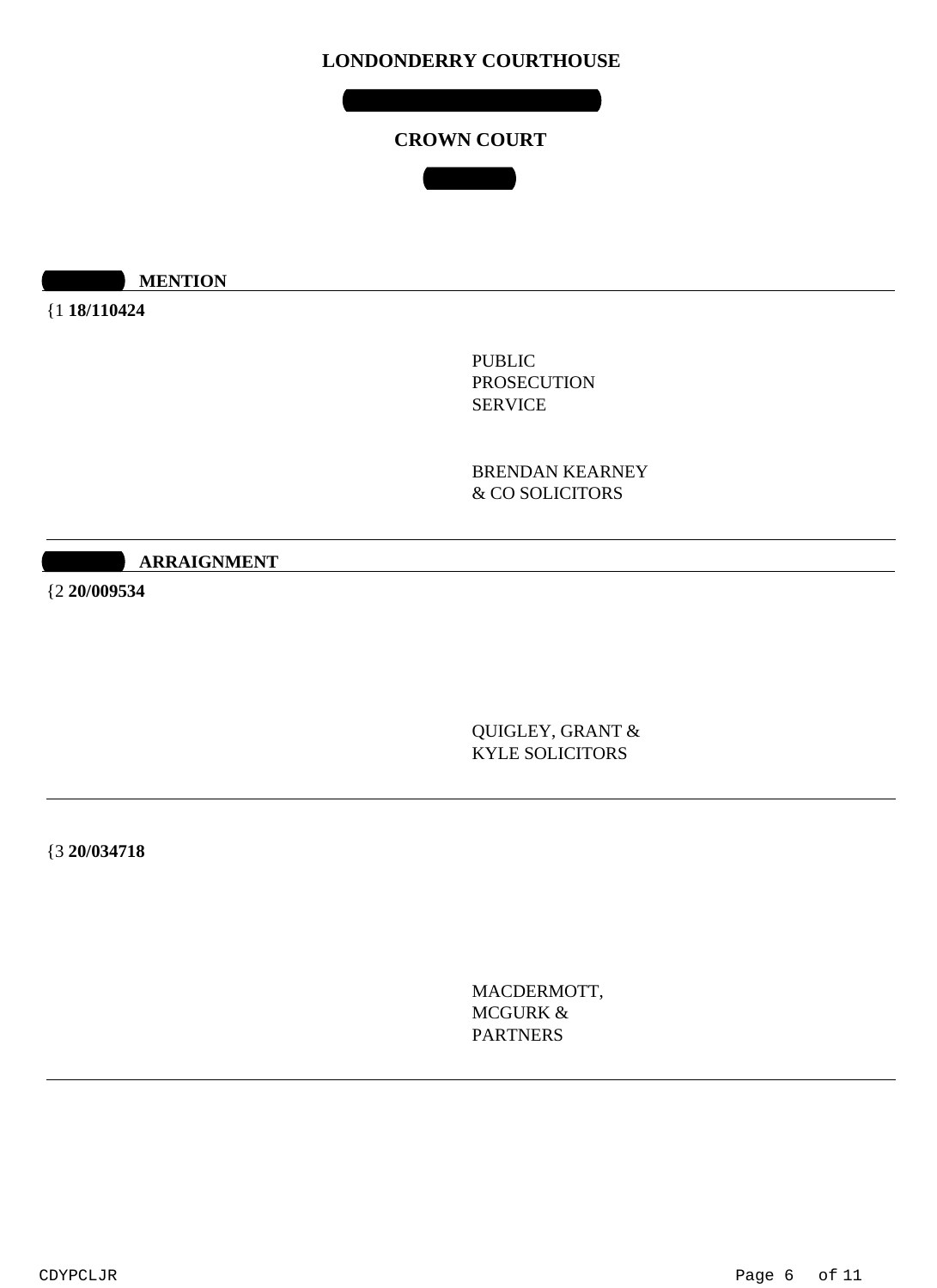MACDERMOTT, MCGURK & PARTNERS

{5 **20/034104**

QUIGLEY, GRANT & KYLE SOLICITORS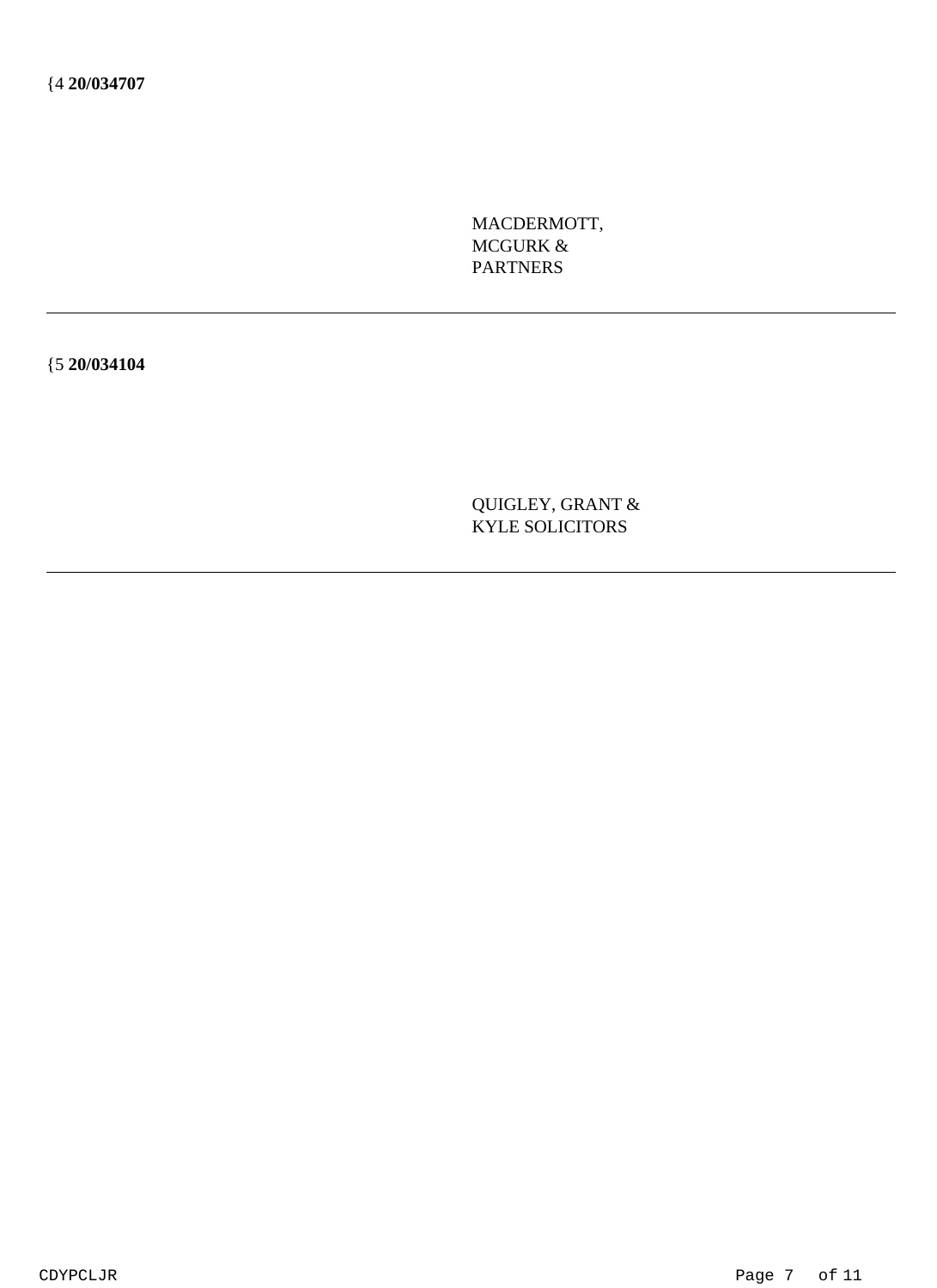**THURSDAY 23 JULY 2020**

# **CROWN COURT**

**COURT 4**

**10:30 MENTION** 

{1 **19/119220**

PUBLIC PROSECUTION SERVICE

MCIVOR FARRELL **SOLICITORS** 

{2 **19/092657**

PUBLIC PROSECUTION SERVICE

MARK REID

**10:40 ARRAIGNMENT** 

{3 **19/100570**

PUBLIC PROSECUTION SERVICE

MACDERMOTT, MCGURK & PARTNERS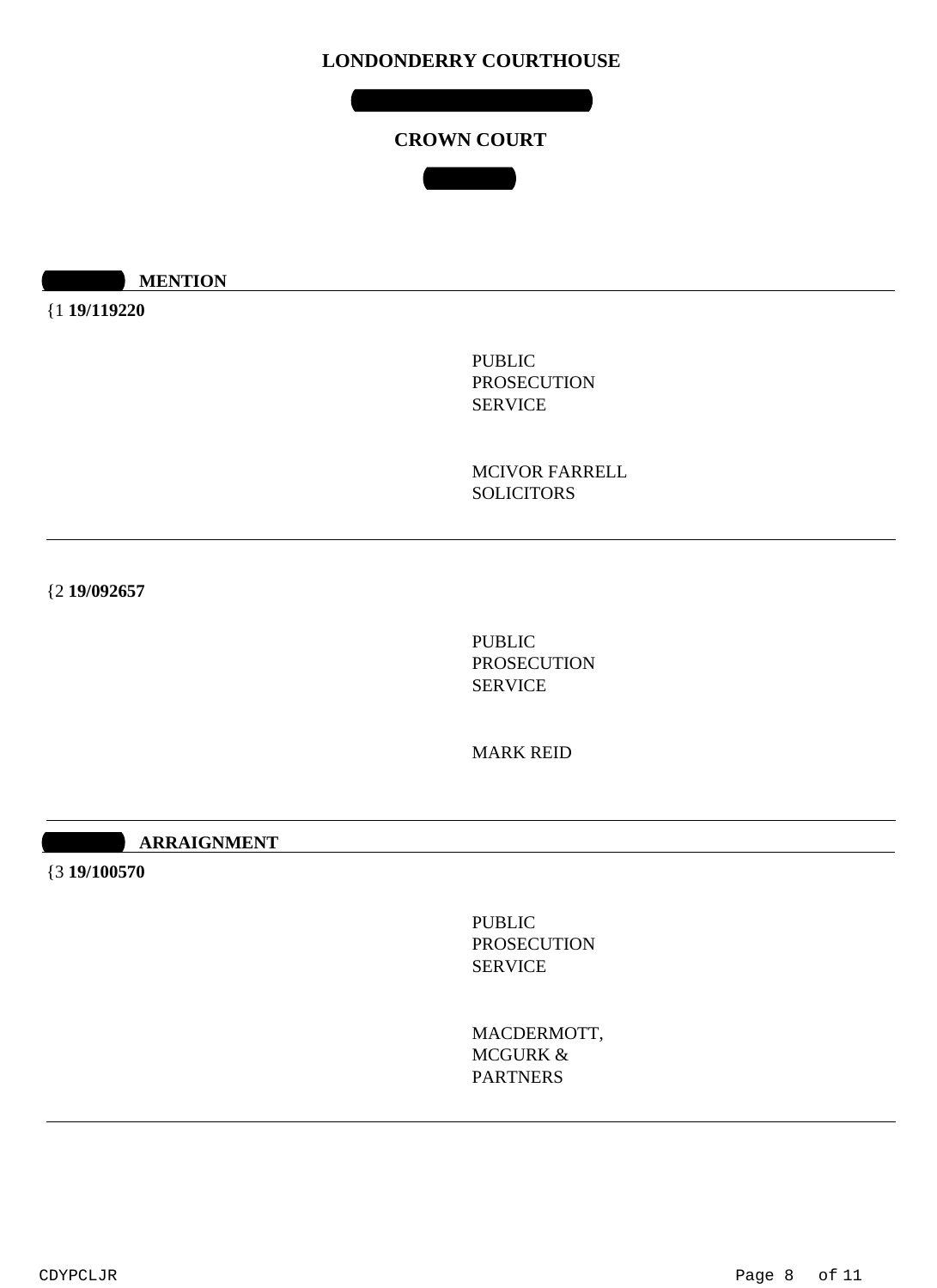MACDERMOTT, MCGURK & **PARTNERS**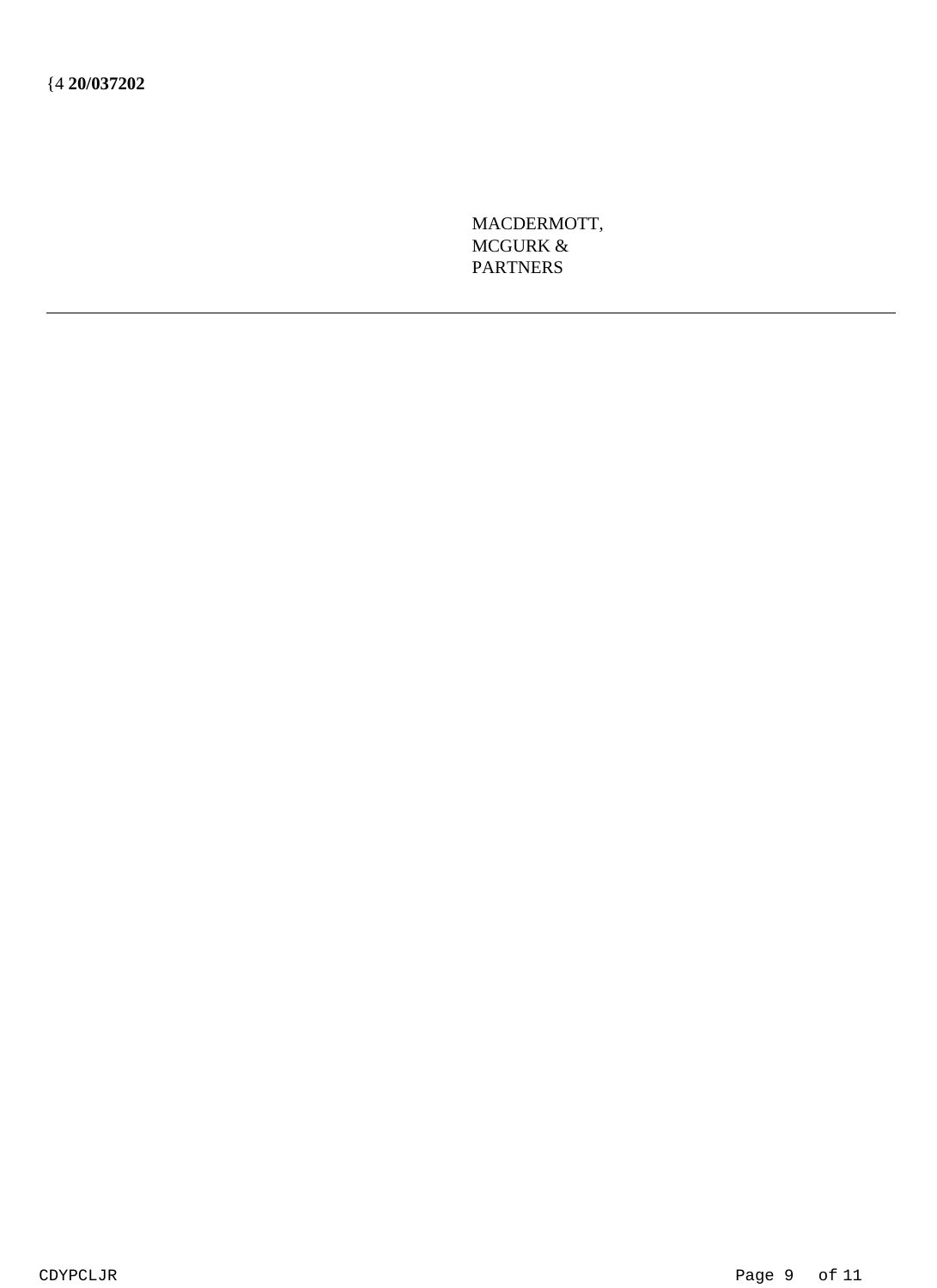**CROWN COURT**

**COURT 4**

#### **10:30 AM BREACH HEARING**

1 **19/111209**

PUBLIC PROSECUTION SERVICE MCCARTNEY & CASEY SOLICITORS

2 **20/024089**

UNREPRESENTED

3 **20/029415**

UNREPRESENTED

4 **20/031584**

UNREPRESENTED